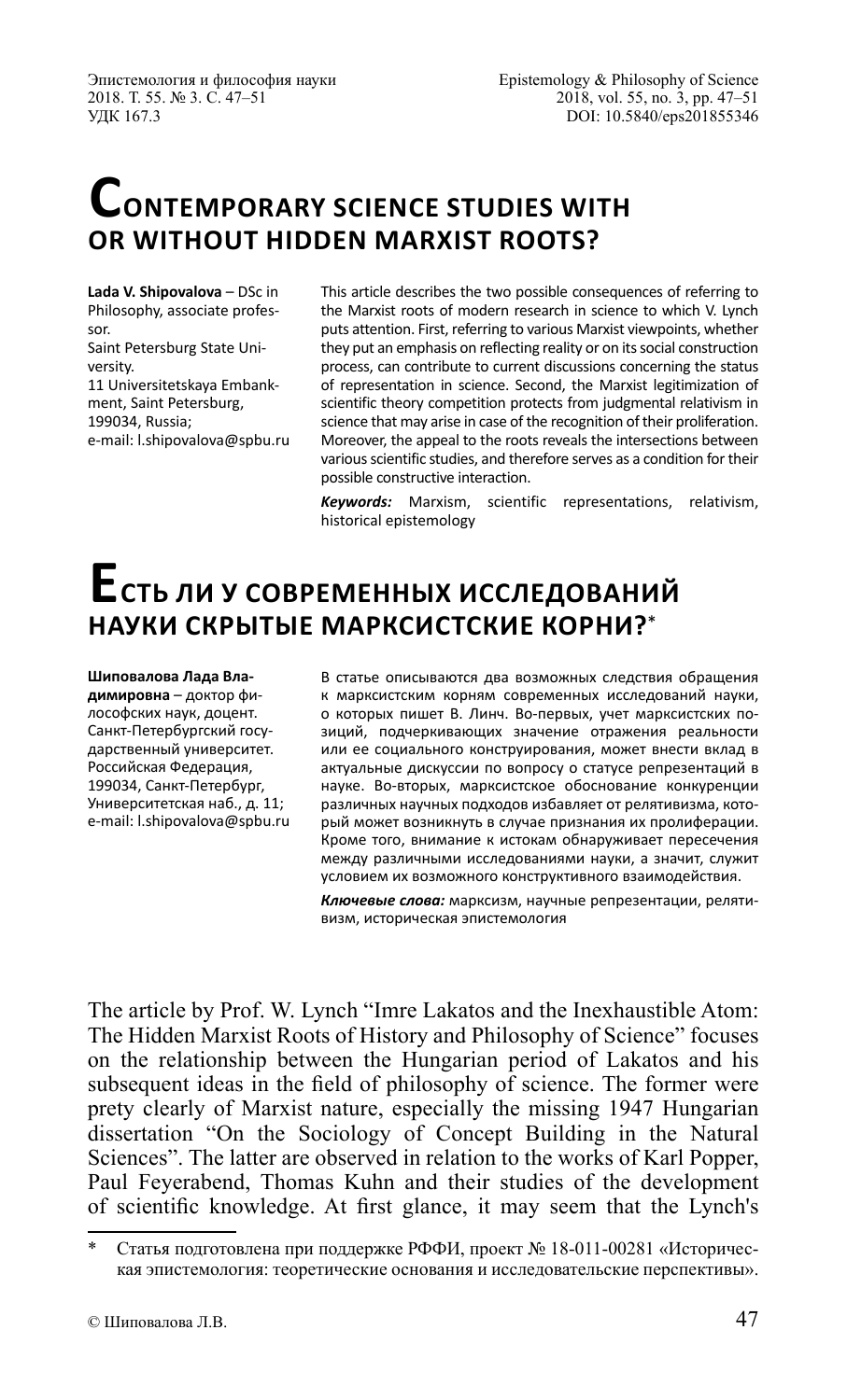

article is mostly historiographical. In fact, it also scrupulously discusses important factors, affected the process of shaping the contemporary scientific research. Here, historiographic facticity explores not only sanity of modern philosophers of science and their unambiguous impression of Lakatos as internalist, reacting to the B. Hessen's externalism and the T. Kuhn's relativism. Drawing on the origins of the modern research of science, Prof. Lynch encourages the rethinking its current issues. In turn, I would like to briefy outline two complementary topical issues, which are implicitly presented in the Lynch's article. They receive a new stimulus for development thank to the ideas given in his work. Noteworthy, discovering Marxist origins is of important matter not only for the contemporary sociology of science but also for the historical epistemology.

### **The problem of scientifc representations and elaboration of the terms "internalism – externalism"**

Scientific knowledge as a representation of scientific activity is connected to both the world existing independently of us, and social structures, which defne how the knowledge of this world is constructed. Thus "external" can characterize both the society and its contradictions, which cause the appearance of scientifc representations, as well as the represented reality itself. Accentuating one or another side forms either the position of social constructivism or vulgar materialism. In the latter case, a single representation overshadows the reality<sup>1</sup>. Prof. Lynch emphasizes that Lakatos considered "both the material determination of thought and the dialectic between social causes and scientifc representations". Lynch also quotes I. Hacking, who contends that "Lakatos sought 'to provide a theory of objectivity without a representational theory of truth'"2 . Therefore, the specifed duality of the basis problematizes the concept of scientifc representations. These two parts of the duality are: frstly, the material side of the refected subject; secondly, the structures of society, which defne the actor of cognition. Various Marxist viewpoints which put emphasis either

 $\overline{1}$  Prof. Lynch emphasizes that vulgar materialism, unlike Marxism and fallibilism, equates reality (matter) to our current scientifc conception of it. For the discussions about to the status of representations in sciences, see [Coopman, 2014]. <sup>2</sup> The production of knowledge, resulted in its alienation, rather than the refection of

reality and its representation as a socially distributing believe, serves for the description of scientifc activity. For the production of scientifc knowledge in this context see i.e. the ideas of Russian philosopher M.A. Rozov: "Cognition is not the refection but, frst of all, the construction, the construction of new types of activity, which is real or at the level of thought experiments <…> The term 'refection' has another meaning here: refection as description of activity that we create in co-authorship with the world" [Rozov, 2012, p. 123].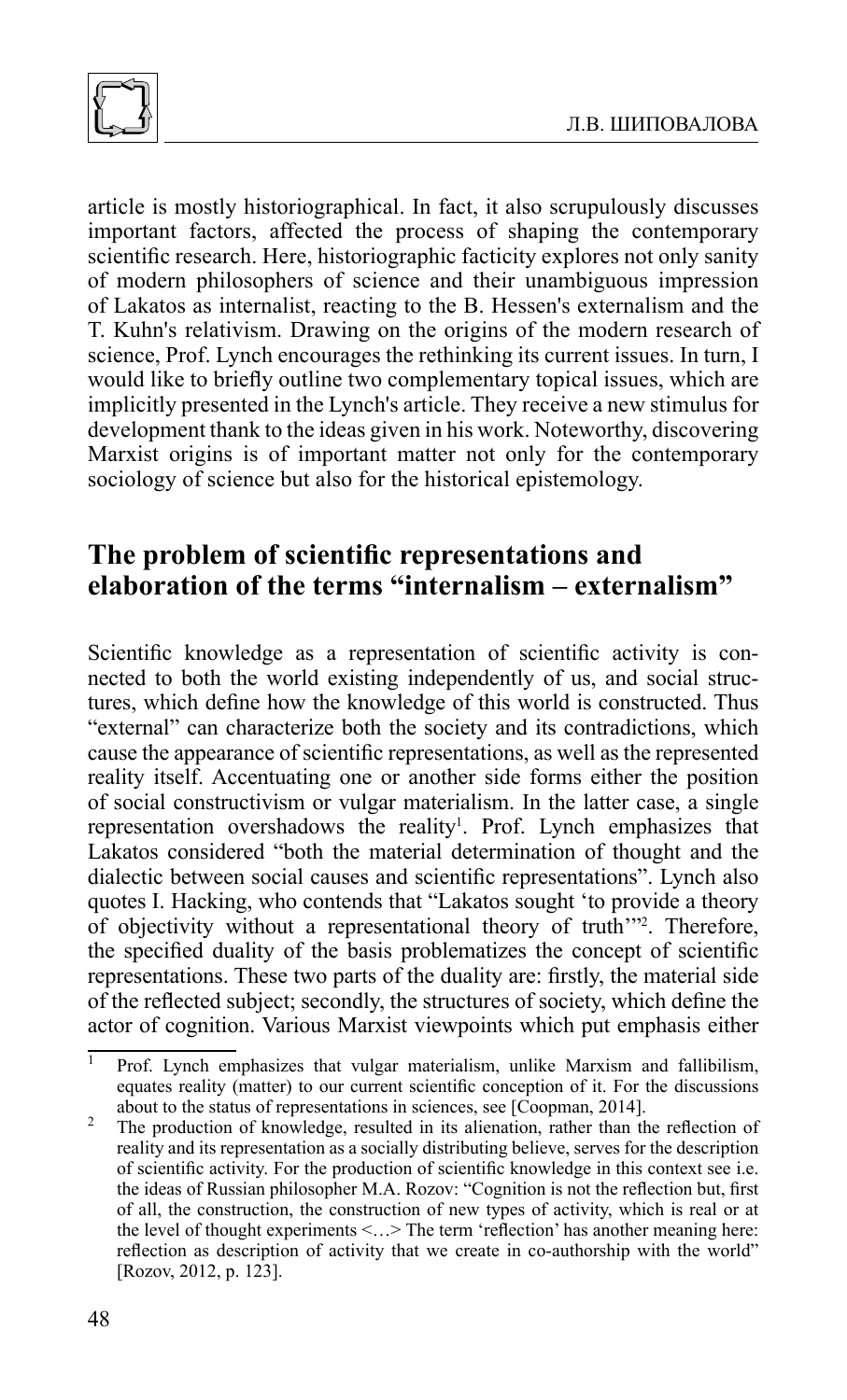

on refection of reality or the process of its social construction, can both contribute to the current debate on the status of representation in science. In Marxism, partly followed by Lakatos, the fallibility, the changing process of disclosure of reality and the recognition of the inexhaustibility of reality itself discredit any attempts to follow a single ultimate description of reality. Similar attitude towards reality as an undefined characterizes contemporary historical epistemology. Investigating objects of the research at the stage of discovery, H. J. Reinberger calls them epistemic things. Such things present themselves in a "characteristic, irreducible vagueness. This vagueness is inevitable because, paradoxically, epistemic things embody what one does not yet know" [Reinberger, 1997, p. 28]. In the case of epistemic things, there is no priory relation between concept and its referent, reality is necessarily conceived as indefnite and inexhaustible. When Marxist ideas, mentioned by Lynch, complement these ideas, inexhaustibility as a feature of reality not only manifests itself at the stage of discovery but accompanies the development of science, serves as the condition of this development.

### **The problem of relativism in science**

W. Lynch mentions a well-known connection between Lakatos and Feyerabend and their shared interest towards dialectical philosophy of science infuenced by Marxist ideas. Away from Marxist connotations, the idea of proliferation of scientifc theories or multiple scientifc perspectives [Lakatos, 1978, p. 29] can be construed as judgmental relativism, which proclaims equal legitimacy of different descriptions of reality<sup>3</sup>. Conversely, considering Marxist roots of these ideas, the preservation of different theories and the recognition of different approaches can be interpreted as a cause of the competition between them, a struggle, which supports the development of science. Hence, for a reason Feyerabend, as Lynch notes, criticizes the insuffcient permeability for critics from the outside of the successful methodological program of Lakatos, betraying the position of fallibilism. Impossibility for the mutual criticism of Kuhn's incommensurable paradigms but not the incommensurabilty of co-existing approaches, capable of enriching each other in the course of critical discussions, creates the danger of relativism. The dominance of a single scientifc paradigm, its closeness to critic in this respect can be interpreted as ideological and supporting disparities of intellectual power<sup>4</sup>. The legiti-

 $\overline{3}$  On the difference between epistemic and judgment relativism see [Lynch, Fuhrman, 1991, p. 236].<br>4 On the relation between concept of ideology and the analysis of scientific knowledge

see [Lynch, 1994]. One historical example of competition between different descriptions of scientifc objects ones can fnd in the article of B. Latour [Latour, 1999].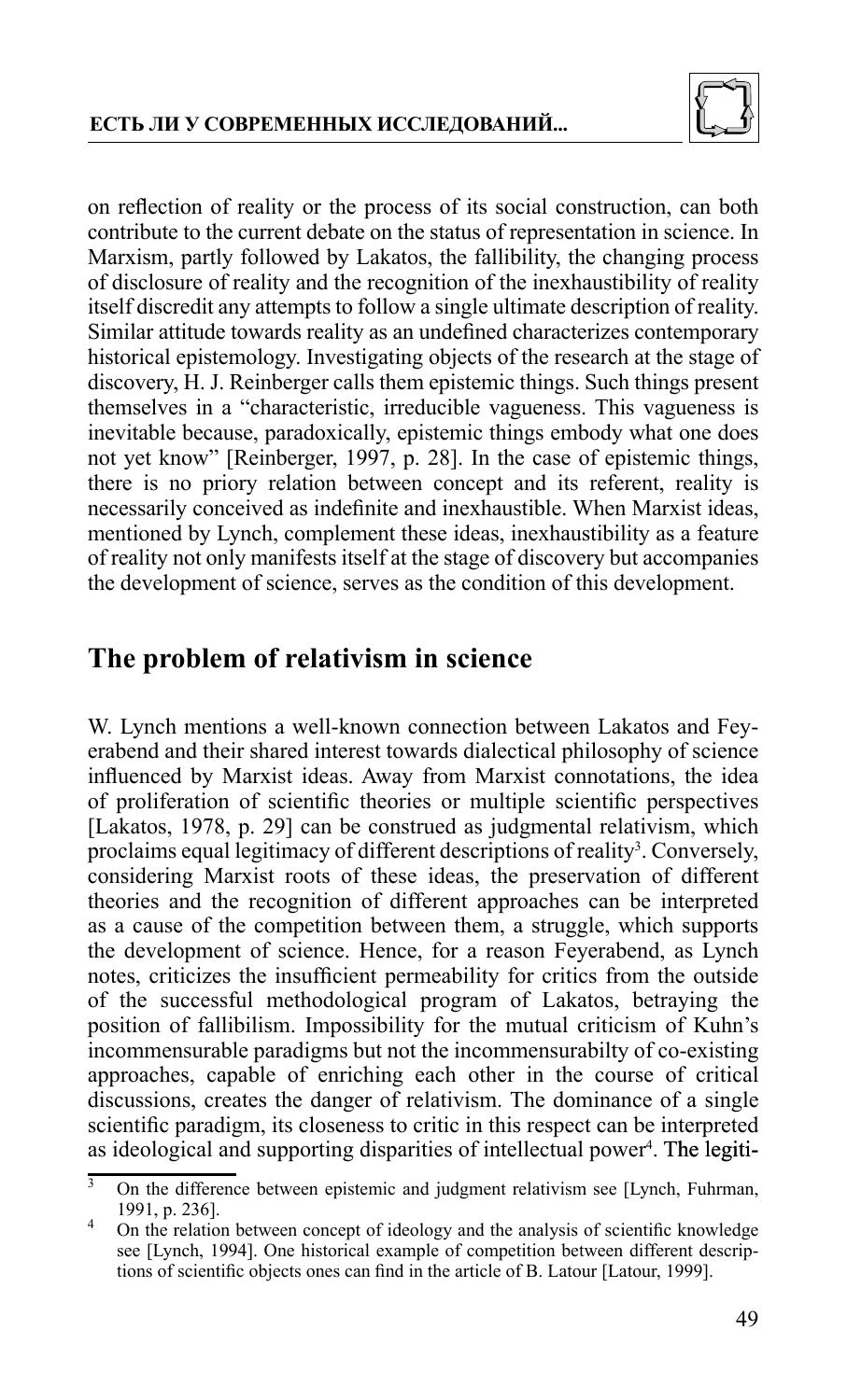

mization of scientifc theory competition protects from judgmental relativism and underscores the idea of inexhaustible reality that transcends any description<sup>5</sup>. Similarly, according to Lakatos, "the real history of science is always richer than its rational reconstruction". This is why for mature Lakatos preservation of various approaches to reconstruction and the continued competition between them is necessary. And his work "History of Science and Its Rational Reconstructions" serves this purpose.

In conclusion, I would like to highlight two more lessons which we learn from the appeal to the Marxist thought. First lesson is the importance of the normative sometimes neglected by the contemporary social and historical studies of science, when they insist on the descriptive nature of their own research strategies. The normative considerations mean here the determination of the bases of one's own position, distinguishing and limiting it from the others. Secondly, the reference to these origins reveals the intersections between various scientifc studies, and therefore serves as a condition for their possible constructive interaction.

#### **Список литературы**

Coopman, 2014 – Representation in Scientifc Practice Revisited / Ed. by C. Coopmans, J. Vertesi, M. Lynch, S. Woolgar. Cambridge Mass. & L.: The MIT Press, 2014. 366 p.

Kasavin, 2017 – *Касавин И.Т.* Зоны обмена как предмет социальной философии науки // Epistemology & Philosophy of Science / Эпистемология и философия науки. 2017. Т. 51. № 1. С. 8–17.

Lakatos, 1978 – *Lakatos I.* Falsification and the Methodology of Scientific Research Programmes // Lakatos I. The Methodology of Scientifc Research Programmers. Philosophycal papers. Vol. 1. Cambridge: Cambridge Univ. Press, 1978. P. 8–101.

Latour, 1999 – *Latour B.* Do Scientifc Objects Have a History? Paster and Whitehead in a Bath of Lactic Acid // Common Knowledge. 1999. No. 5. P. 76–91.

Lynch, 1994 – *Lynch W.* Ideology and the Sociology of Scientific Knowledge // Social Studies of Science. 1994. Vol. 24. No. 2. P. 197–227.

Lynch, Fuhrman, 1991 – *Lynch W., Fuhrman E*. Recovering and Expanding the Normative. Marx and the New Sociology of Scientifc Knowledge // Science, Technology, and Human Values. 1991. Vol. 16. No. 2. P. 233–248.

Rheinberger, 1997 – *Rheinberger H.J*. Towards a History of Epistemic Things. Stanford: Stanford Univ. Press, 1997. 326 p.

Rozov, 2012 – *Розов М.А.* Теория познания как эмпирическая наука // Эпистемология. Перспективы развития / Под ред. В.А. Лекторского. М.: Канон+, 2012. C. 90–123.

 $\frac{5}{5}$  That is why contemporary sciences studies emphasize the importance of communication between different approaches in the evaluation and production of knowledge and the participation in these processes of various actors, including not professionals, interested outsiders. [Kasavin, 2017; Lynch, Fuhrman, 1991, p. 244–245].